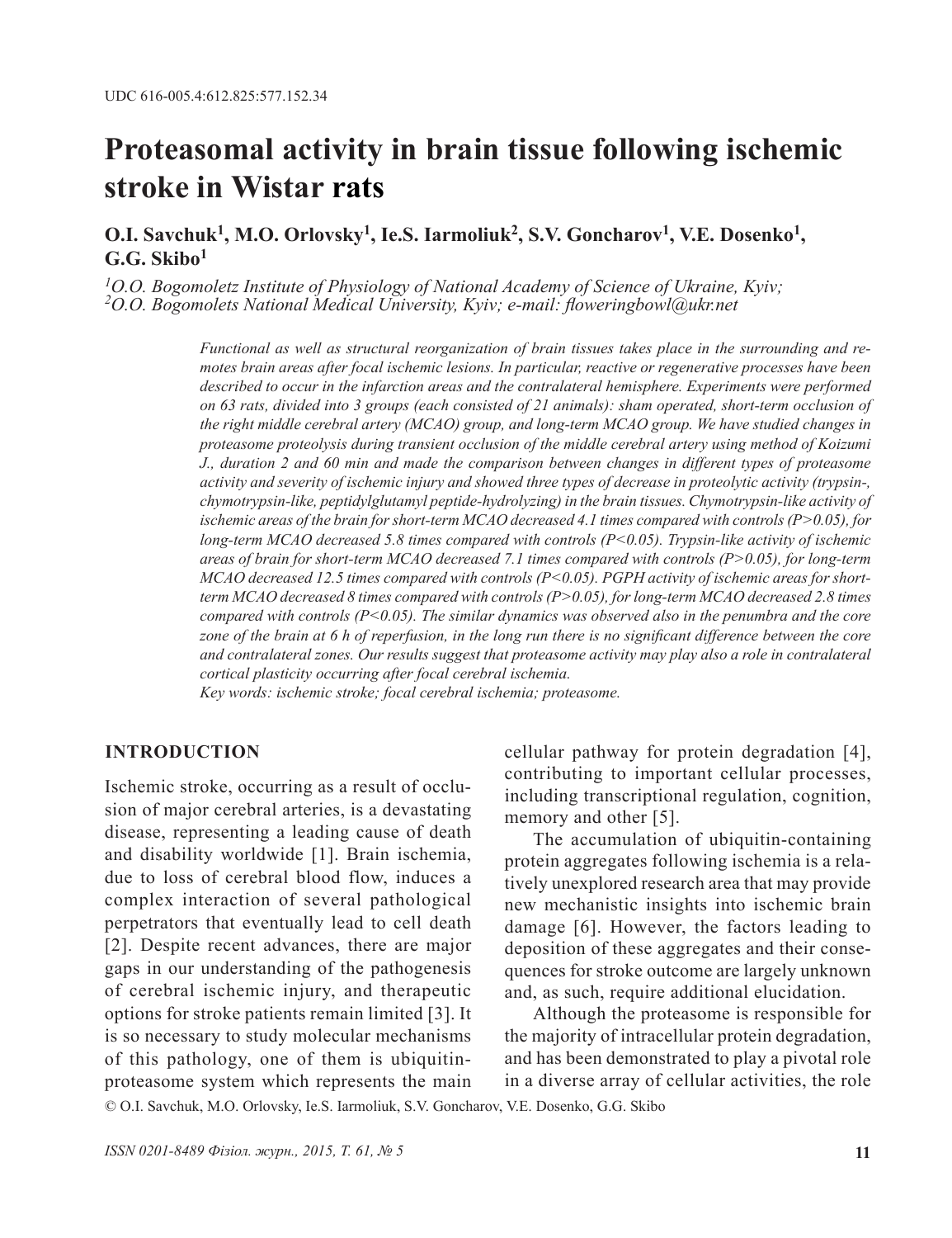of the proteasome in the central nervous system is only beginning to be elucidated [7]. The eukaryotic proteasome is a large multicatalytic, multisubunit protease complex possessing at least three distinct activities, which are associated with three different of subunits, respectively: chymotrypsin-like activity (with the B5 subunit), trypsin-like activity (with the B2 subunit), and peptidylglutamyl peptide-hydrolyzing (PGPH) activity (with the B1 subunit) [8].

Recent studies have demonstrated that proteasome inhibition occurs in numerous neurodegenerative conditions, and that proteasome inhibition is sufficient to induce neuron death, elevate intracellular levels of protein oxidation, and increase neural vulnerability to subsequent injury [9]. In other hand, proteasome inhibitors are very effective for prevantion of ischemic injury [10].

The aim of this investigation is to determine three types of proteasome activities in zone brain (core, penumbra, contralateral area) under shortterm and long-term carotid artery occlusion, compare infarction volume with behavioral tests in modelling of focal ischemic stroke.

### **METHODS**

Adult male Wistar rats, weighing 280–320 g, were housed in standard cages with free access to food and water on a 12 h light/dark cycle. All procedures performed on animals were carried out in accordance with the Guide for the Care and Use of Laboratory Animals (National Research Council, 1996, USA) and were approved by the Animal Use and Care Committee of Bogomoletz Institute of Physiology National Academy of Science of Ukraine.

Sixty three rats were randomly allocated to one of three groups: sham group, short-term (MCAO) group, and long-term MCAO group. The rats in the sham group  $(n=21)$  underwent right common carotid artery and external carotid exposure without MCAO, were anesthetized with calipsol (75 mg/kg) and xylazine (10 mg/ kg). In the short-term MCAO group (n=21), under the same anesthetic conditions and surgical procedures as sham group, the MCA was occluded for 2 min. In long-term MCAO group (n= 21), under the same anesthetic conditions and surgical procedures as sham group and shortterm MCAO group, the MCA was occluded for 60 min. In all three groups reperfusion time was 6, 24 and 72 h ( $n=7$ ). Animals were tested at 6 h, 24 h and 72 h to evaluate neurologic function [11]. At 6 h, 24 h and 72 h after reperfusion, a subset of the rats was sacrificed, and the brains were quickly harvested for the measurement of infarction ratio and proteasome activity.

Rectal temperature was monitored and kept at  $37 \pm 0.5$ °C with a heating pad, and let temporalis muscle temperature was kept at 37.5  $\pm$  0.2°C with a heating lamp. Focal cerebral ischemia was induced in rats by permanent occlusion of the right middle cerebral artery, using the suture method previously described, with modifications [11]. Briefly, the right common carotid artery was exposed, and the external carotid artery was isolated and coagulated. A 4-0 silicone-coated nylon suture (Doccol Co., Albuquerque, NM, USA) was inserted into the internal carotid artery through the external carotid artery stump and gently advanced to occlude the MCA. After completion of the proximal MCAO, the suture was gently withdrawn to permit reperfusion. The external carotid stump was ligated and the wound closed, and the rats were maintained under temperature control until they were returned to animal cages 1 h later.

### **Infarction Volume Measurements**

The animals were sacrificed at 6, 24 or 72 h after MCAO, after which the brains were rapidly removed and sectioned coronal at 2-mm intervals. Sections were taken from the region beginning 1mm from the frontal pole and ending just rostral to the corticocerebellar junction and stained with 2% 2,3,5-triphenyltetrazolim hydrochloride (TTC) ("Sigma", St. Louis, MO, USA), for 15 min at 37 °C. The infracted tissue remained white, whereas normal tissue was stained red. The lesion volume (mm3) was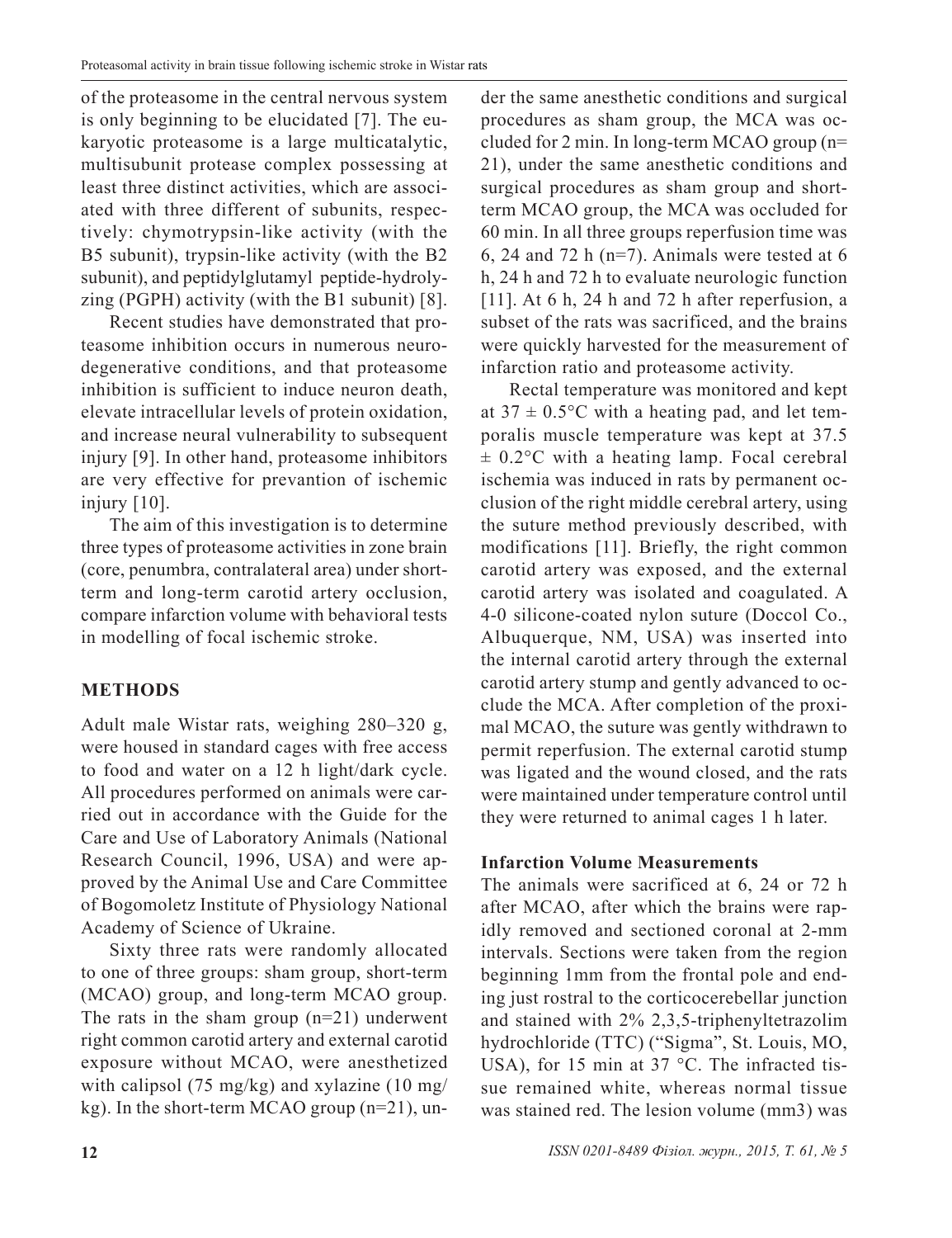determined by multiplying the appropriate area by the section interval thickness. To reduce errors associated with processing of tissue for histological analysis, the ischemic volume is presented as the percentage of infarct volume of the contralateral hemisphere (indirect volume calculation). Infarct areas of all sections were added to derive the total infarct area, which was multiplied by the thickness of the brain sections to determine the infarct volume. To compensate for the effect of brain edema, the corrected percentage of infarction was calculated as follows: percentage of infarction = [measured infarct area - (ipsilateral hemisphere area – contralateral hemisphere area)]/[(ipsilateral hemisphere area + contralateral hemisphere area) - (ipsilateral hemisphere area – contralateral hemisphere area)] [12].

MCAO in rats typically causes varying degrees of both somatosensory and motor impairment. Thus, it is important that evaluation of neurological function following experimental stroke consist of a battery of tests that evaluate the degree of sensory and motor impairment in an accurate, reproducible manner. A multitude of tests have been developed to evaluate these functions. A test such as the Open field has been proposed as test of motor function, while the Adhesive Removal (sticky-tape) test is often utilized as a test of somatosensory function. These tests were performed after 6, 24, 72 h of reperfusion at modeling ischemic brain damage.

### **Proteasomal activity**

Brain samples (10% wt/vol) were homogenized either in tris-HCl. The total brain homogenate was centrifuged at 5,000 g for five min, and the supernatants (cytosolic fractions) were used for the determination of protease alkaline and peptidase activities. The fluorogenic peptide substrate Suc-Leu-Leu-Val-Tyr-7-amydo-4-methylcoumarin (S6510; "Sigma-Aldrich") was used to measure the chymotrypsin-like activity of the proteasome, Boc-Leu-Ser-Thr-Arg-7-amydo-4-methylcoumarin (B4636; "Sigma-Aldrich") was used for the trypsin-like activity and CBZ- Leu-Leu-Glu-7-amydo-4-methylcoumarin (C0483; "Sigma-Aldrich") for the PGPH activity [13, 14]. After a 30-min (for trypsin-like activity) or 1h (for other activities) incubation with one of these fluorogenic peptides (at a concentration of 6  $\mu$ M), fluorescence of the reaction products was monitored at 380 nm excitation and 440 nm emission using free 7-amino-4-methylcoumarin as a standard on a Hitachi 4000 spectrofluorometer. The reactions were carried out in the absence or presence of selective proteasome inhibitors – clasto-lactacystin β-lactone (2.5 μM) – to differentiate between nonproteasome- and proteasome-mediated peptide hydrolysis. The percentage of inhibition of respective substrate hydrolysis after treatment with a specific inhibitor was evaluated as the proteasome activity and was expressed as nanomoles per liter 7-amino-4-methylcoumarin per  $10<sup>6</sup>$  cells per 1 min.

# **Statistical analysis**

All values are presented as an arithmetic mean  $\pm$ standard error. Data in all groups was tested for normality of distribution using the one-sample Kolmogorov-Smirnov test, and the analysis of variance was performed using one-way ANOVA. Results were considered statistically significant at the  $P < 0.05$  level. The software used was MS Excel 2007 and SPSS Statistics 17.0.

# **RESULTS**

Infarction volume was then calculated by summing the infarction areas over all sections and multiplying by the slice thickness (table). Whereas no histological damage was noted in shamoperated rats, focal ischemia led to a brain lesion affecting the temporoparietal cortex, including mainly the primary somatosensory cortex. Brain damage also affected, but to a minor extent, a small part of the S1 forelimb cortex, a lateral portion of the primary motor cortex, the secondary somatosensory cortex, the agranular insular cortex, and the ectorhinal and auditory cortex. Furthermore, in some animals,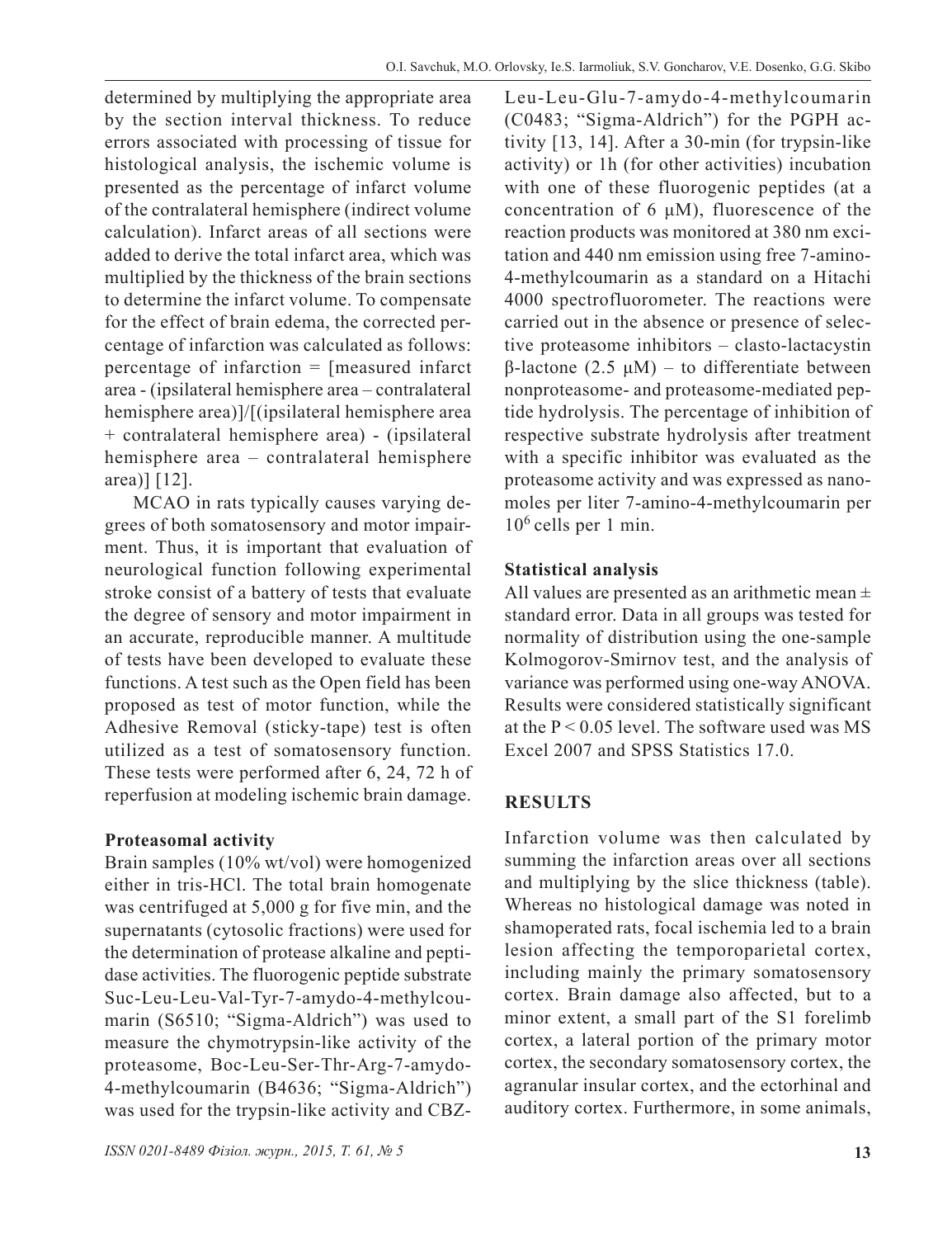| Volume of ischemic brain areas |            | Infarct volume, $mm3$<br>(Total infarction) | Penumbra, mm <sup>3</sup> | Core, $mm3$      |
|--------------------------------|------------|---------------------------------------------|---------------------------|------------------|
| 6 h                            | short-term | $5.11 \pm 1.25$                             |                           |                  |
|                                | long-term  | $9.18 \pm 1.43$ *                           | $7.24 \pm 1.13$           | $1.95 \pm 0.31$  |
| 24 h                           | short-term | $5.52 \pm 1.47$                             |                           |                  |
|                                | long-term  | $11.47 \pm 5.41$ *                          | $5.16 \pm 2.43$           | $6.32 \pm 2.97$  |
| 72 h                           | short-term | $10.01 \pm 2.34$                            |                           |                  |
|                                | long-term  | $21.27 \pm 2.07$ *                          | $2.77 \pm 0.27$           | $18.50 \pm 1.80$ |

**Volume of ischemic brain areas (mm<sup>3</sup>) in rats at different periods of reperfusion after MCAO (M±m, n=14).**

 $*$  P < 0.05.

an expansion of the lesion can be observed in white matter, as well as shrinkage of a small portion of the lateral striatum. The lesion volumes were 5.11±1.25 mm<sup>3</sup>, 5.52±1.47, 10.01±2.34 in short-term MCAO group after 6, 24, 72 h respectively (histological measurements) and 9.18±1.43, 11.47±5.41, 21.27±2.07 in long-term MCAO group after 6, 24, 72 h respectively (table 1, P<0.05). According to the literature, on the 3rd day after MCAO the area of ischemic damage has clearly delineated, with perifocal edema zone is less expressed than on the 1st - 2nd day.

After the staining TTC there was revealed a significant prevalence of infarction volume areas in the long-term MCAO group with time of reperfusion 72 h -  $(21.27\pm2.07$  mm<sup>3</sup>) of the corresponding values in the other group of animals at the same time of reperfusion (shortterm MCAO -  $10.01 \pm 2.34$  mm<sup>3</sup>, P<0.05) (Fig. 1). Dimensions zone lesions in the long-term MCAO group with time of reperfusion 24 h -  $(11.47\pm5.41$ mm<sup>3</sup>) of the corresponding values in the other group of animals at the same time of reperfusion (short-term MCAO - 5.52±1.47  $mm<sup>3</sup>$ ,  $P<0.05$ ). Dimensions zone lesions in the long-term MCAO and the short-term MCAO were also statistically significant  $(9.18\pm1.43)$ mm<sup>3</sup> and  $5.11\pm1.25$ , respectively, P<0.05).

We measured three types of proteolytic activity of the proteasome (trypsin-, chymotrypsinlike and peptidylglutamyl peptide-hydrolyzinglike) in the brain tissues. Various activities of the proteasome activity vary in different directions. After 6 h of reperfusion in the core zone all kinds of proteasomal activity are activated comparable with the amplitude of short-term MCAO, in cases not only short-term MCAO but also with long-term MCAO, while in cases of large spread short-term MCAO. This activation was not statistically reliable, but for long-term MCAO - statistically significant (Fig. 2). Chymotrypsin-like activity of ischemic areas of the brain for short-term MCAO decreased 4.1 times compared with controls  $(P>0.05)$ , for long-term MCAO decreased 5.8 times compared with controls (P<0.05). Trypsin-like activity of ischemic areas of brain for short-term MCAO decreased 7.1 times compared with controls (P>0.05), for long-term MCAO decreased 12.5 times compared with controls (P<0.05). PGPH activity of ischemic areas for short-term MCAO decreased 8 times compared with controls (P>0.05), for long-term MCAO decreased 2.8 times compared with controls (P<0.05). The similar dynamics was observed also in the penumbra and the core zone of the brain at 6 hour of reperfusion, in



Fig. 1. Histological sections of brain after TTC staining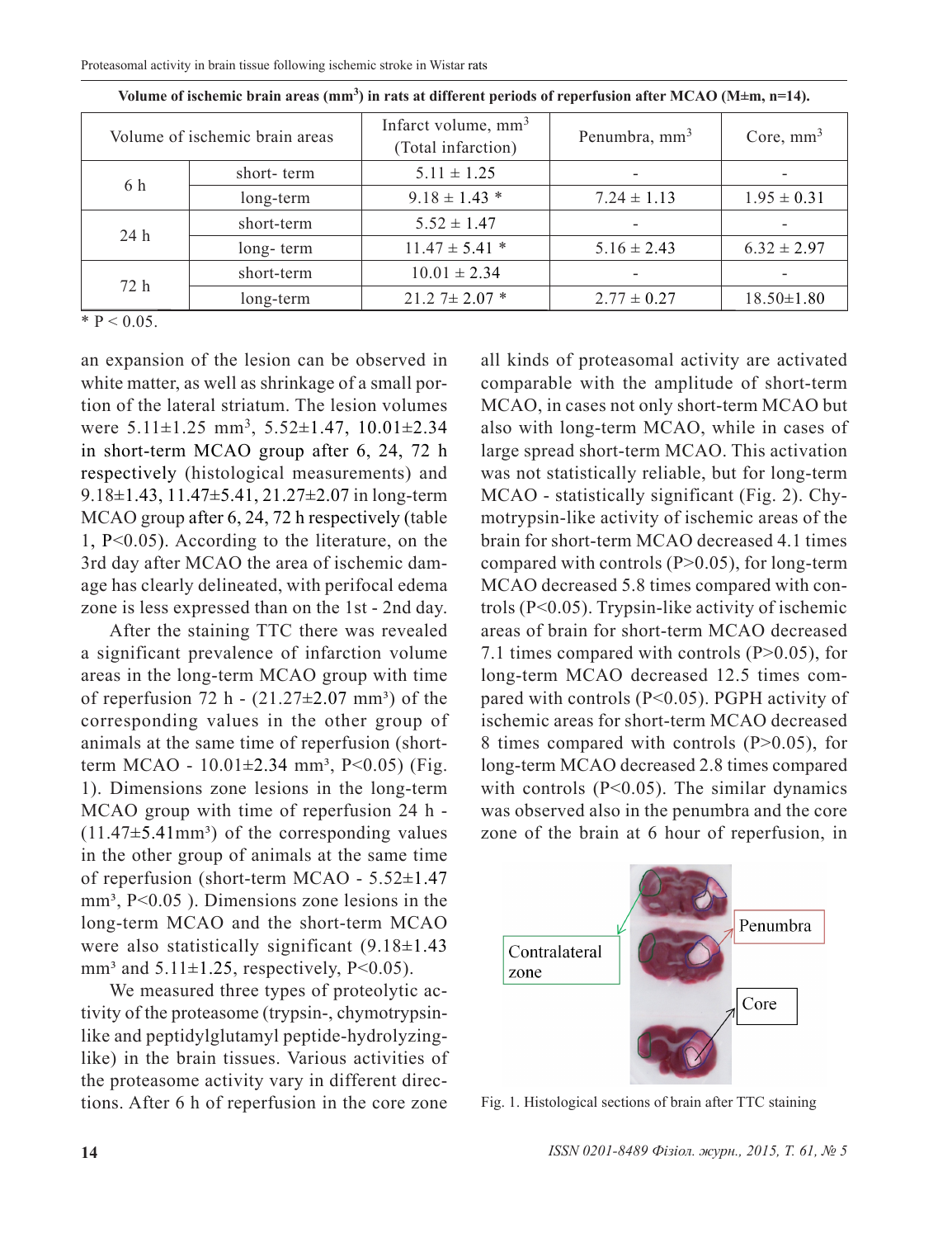the long run there is no significant difference between the core and contralateral zones. These data are summarized in Fig. 3.

Chymotrypsin-like activity of penumbra for short-term MCAO decreased 4.3 times compared with controls  $(P>0.05)$ , for long-term MCAO decreased 11 times compared with controls (P>0.05). This activity of contralateral zone in



Fig. 2. Trypsin-like (a), chymotrypsin-like (b) and PGPH (c) activities of proteasome in core area of brain after MCAO. 1 – control; 2 – short-term MCAO group at 6 h period of reperfusion; 3 – short-term MCAO group at 24 h period of reperfusion; 4 – short-term MCAO group at 72 h period of reperfusion; 5 – long-term MCAO group at 6 h period of reperfusion; 6 – long-term MCAO group at 24 h period of reperfusion; 7 – long-term MCAO group at 72 h period of reperfusion.  $N = 7$ . \* P<0.05

relation to damage zone for short-term MCAO decreased 4.3 times, for long-term MCAO decreased 3 times compared with controls (P<0.05). Trypsin-like activity of penumbra decreased 4.1 times compared with controls for short-term MCAO (P>0.05), for long-term MCAO this type of activity decreased 25 times compared with controls (P>0.05) and decreased 4.1 times for contralateral zone in relation to damage zone for short-term MCAO, for long-



Fig. 3. Trypsin-like (a), chymotrypsin-like (b) and PGPH (c) activities of proteasome in penumbra after MCAO. 1 – control; 2 – short-term MCAO group at 6 h period of reperfusion; 3 – short-term MCAO group at 24 h period of reperfusion; 4 – short-term MCAO group at 72 h period of reperfusion; 5 – long-term MCAO group at 6 h period of reperfusion; 6– longterm MCAO group at 24 h period of reperfusion; 7 – long-term MCAO group at 72 h period of reperfusion.  $N = 7$ . \* P<0.05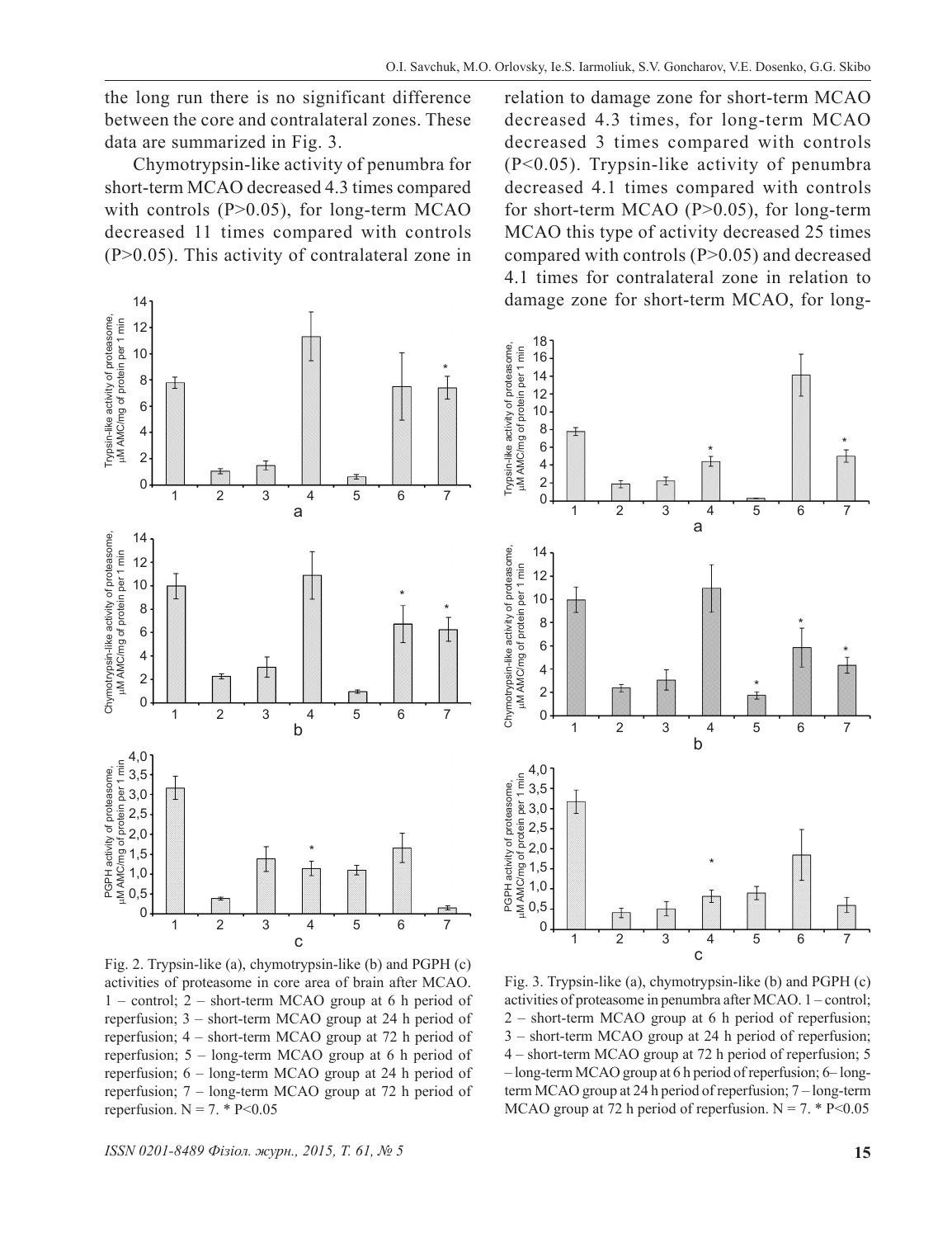term MCAO it decreased 9 times compared with controls (P<0.05). PGPH activity of penumbra for short-term MCAO decreased 6.3 times for short-term MCAO compared with controls (P>0.05), for long-term MCAO it decreased 3.7 times compared with controls  $(P>0.05)$ . This activity decreased 4.5 times for contralateral zone in relation to damage zone for short-term MCAO, for long-term MCAO it decreased 2.5 times compared with controls (P<0.05). This suggests that the activation of the proteasome is a reactive processes rather than a mechanism of neuronal damage.

At 24 h of reperfusion there was a significant strengthening of trypsin-like both in the core zone and in the penumbra and this is observed only during long-term MCAO and at short-term MCAO such effects did not appear and also in contralateral is not observed (Fig. 2, a).

Trypsin-like activity decreased 7.1 times for core at 6 h of reperfusion for short-term MCAO compared with controls  $(P>0.05)$ , for long-term MCAO it decreased 12.5 times compared with controls (P<0.05). This activity of penumbra for short-term MCAO decreased 4.1 times, for long-term MCAO it decreased 25 times compared with controls (P<0.05). Trypsin-like activity decreased 5.5 times for core at 24 h of reperfusion for short-term MCAO compared with controls (P>0.05), for long-term MCAO it decreased 1.1 time compared with controls (P<0.05). This activity decreased 4 times for penumbra at 24h of reperfusion for short-term MCAO, for long-term MCAO it increased 1.8 times compared with controls (P<0.05). These processes which are related to damage and confirmed: "If ischemia is longer, the activation will be stronger". There is a clear dependence of the effect on the duration of ischemia. Short-term MCAO did not induce any significant changes in trypsin-like proteasome activity neither in core, nor penumbra regions.

In short-term MCAO the peak of activity was not at 24h after reperfusion but on 72 h. At that occurred reaction as chymotrypsin- and trypsinlike activity and this reaction was observed

in the core and penumbra. Chymotrypsin-like activity decreased 4.1 times for ischemic areas for short-term MCAO at 6 h of reperfusion compared with controls  $(P>0.05)$ , for penumbra it decreased 4.5 times compared with controls  $(P>0.05)$ ; at 24 h of reperfusion this activity decreased 3.8 times compared with controls for core zone (P>0.05) and for penumbra it decrease 3.2 times compared with controls (P>0.05); at 72 h of reperfusion this activity for core increased 1.1 times compared with controls (P>0.05) and for penumbra of this period it decrease 1.2 times compared with controls (P>0.05).

Trypsin-like activity decreased 7.1 times for ischemic areas of brain for short-term MCAO at 6 h of reperfusion compared with controls (P>0.05) and it decreased 11 times compared with controls for penumbra at this period (P>0.05); this activity decreased 5.5 times compared with controls at 24 h of reperfusion for core zone  $(P>0.05)$  and for penumbra of this period it decreased 1.4 times, at 72 h of reperfusion for core zone this activity increased 1.4 times compared with controls  $(P>0.05)$  and it decreased 1.5 times for penumbra.

 In long-term MCAO the peak of activity was at 24 h but not at 72. In some areas there are observed reduced activity. In case of longterm activation occurs earlier, that is logically.

Chymotrypsin-like activity decreased 5.5 times compared with controls for ischemic areas of the brain for long-term MCAO at 6 h of reperfusion (P<0.05), for penumbra it decreased 4.5 times compared with controls  $(P>0.05)$ ; this activity for core zone decreased 1.7 times compared with controls at 24 h of reperfusion (P<0.05) and it decreased 1.4 times compared with controls for penumbra  $(P>0.05)$ ; at 72 h of reperfusion this activity for core zone increased 2.2 times compared with controls (P>0.05) and for penumbra of this period it decrease 1.5 times compared with controls  $(P>0.05)$  (Fig. 3, b).

Trypsin-like activity decreased 12.5 times compared with controls for ischemic areas of brain for long-term MCAO at 6 h of reperfusion (P<0.05) and it decreased 25 times com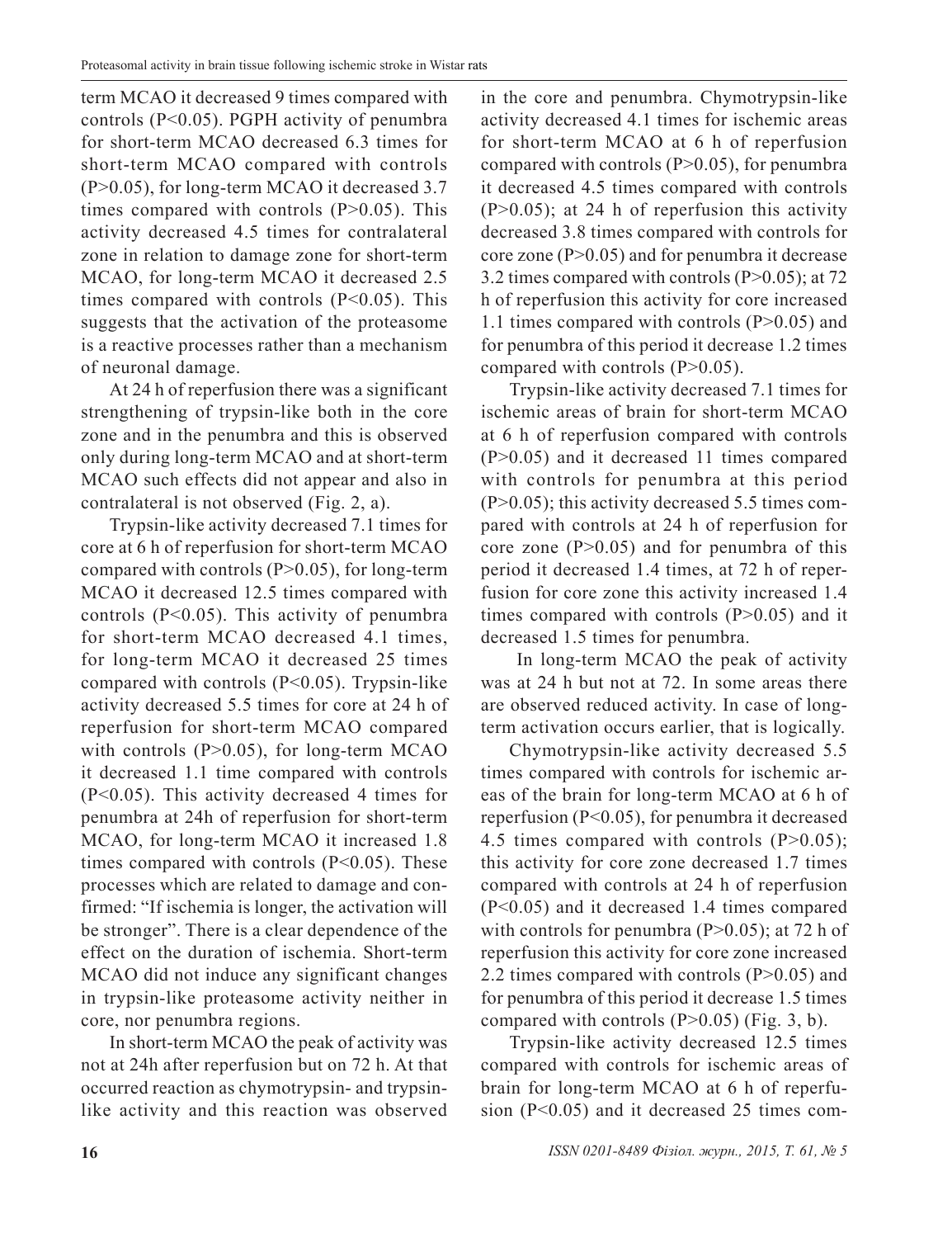pared with controls for penumbra at this period (P<0.05); at 24 h of reperfusion for core zone this activity decreased 1.1 time compared with controls  $(P>0.05)$  and for penumbra of this period it increased 1.8 times, at 72 h of reperfusion for core zone this activity decreased 1.1 time compared with controls  $(P>0.05)$  and it decreased 1.4 times for penumbra  $(P>0.05)$ .

We should also note that pattern activation of PGPH in core is not strongly differ and is almost the same with all types of proteasome activity (Fig. 2, c). PGPH activity decreased 6.2 times compared with controls for core zone for short-term MCAO at 6 h of reperfusion  $(P>0.05)$ and for long-term MCAO it decrease 2.7 times compared with controls (P<0.05); this activity of core zone for short-term MCAO decrease 2.3 times compared with controls at 24 h of reperfusion (P>0.05) and for long-term MCAO it decreased 1.9 times compared with controls  $(P>0.05)$ ; this activity decreased 2.7 times compared with controls at 72 h of reperfusion of core zone or short-term MCAO (P>0.05) and for long-term MCAO of this period it decreased 20 times compared with controls (P>0.05).

Chymotrypsin and trypsin-like activities increase in contralateral area at the period of 72 h reperfusion (Fig. 4). In this case activation was not occurred in group of Long-term MCAO and Short-term MCAO and this activation was not connected with damage of neurons because this is contralateral hemisphere. Activation on this area was not occurred at 24, but at 72 in central zone. This reaction was reactive and more marked for Short-term MCAO than for long-term MCAO. And it distinguishes reaction in contralateral zone between core zones.

### **DISCUSSION**

We have studied changes in proteasome proteolysis during transient occlusion of the middle cerebral artery using method of Koizumi J., duration 2 and 60 min and made the comparison between changes in different types of proteasome activity and severity of ischemic injury and showed three types of decrease in proteolytic activity (trypsin-like, chymotrypsin-like, PGPH) in the brain tissues.

We have also received data that with increasing time of ischemia, the necrosis size is increased and obtained correlation of these data with behavioral tests that confirm the response to stress or injury. It has been intensively studied because delayed neuronal death provides a window of opportunity for studying ongoing



Fig. 4. Trypsin-like (a), chymotrypsin-like (b) and PGPH (c) activities of proteasome in contralateral area after MCAO. 1 – control; 2 – short-term MCAO group at 6 h period of reperfusion; 3 – short-term MCAO group at 24 h period of reperfusion; 4 – short-term MCAO group at 72 h period of reperfusion; 5 – long-term MCAO group at 6 h period of reperfusion; 6– long-term MCAO group at 24 h period of reperfusion; 7 – long-term MCAO group at 72 h period of reperfusion.  $N = 7$ . \* P<0.05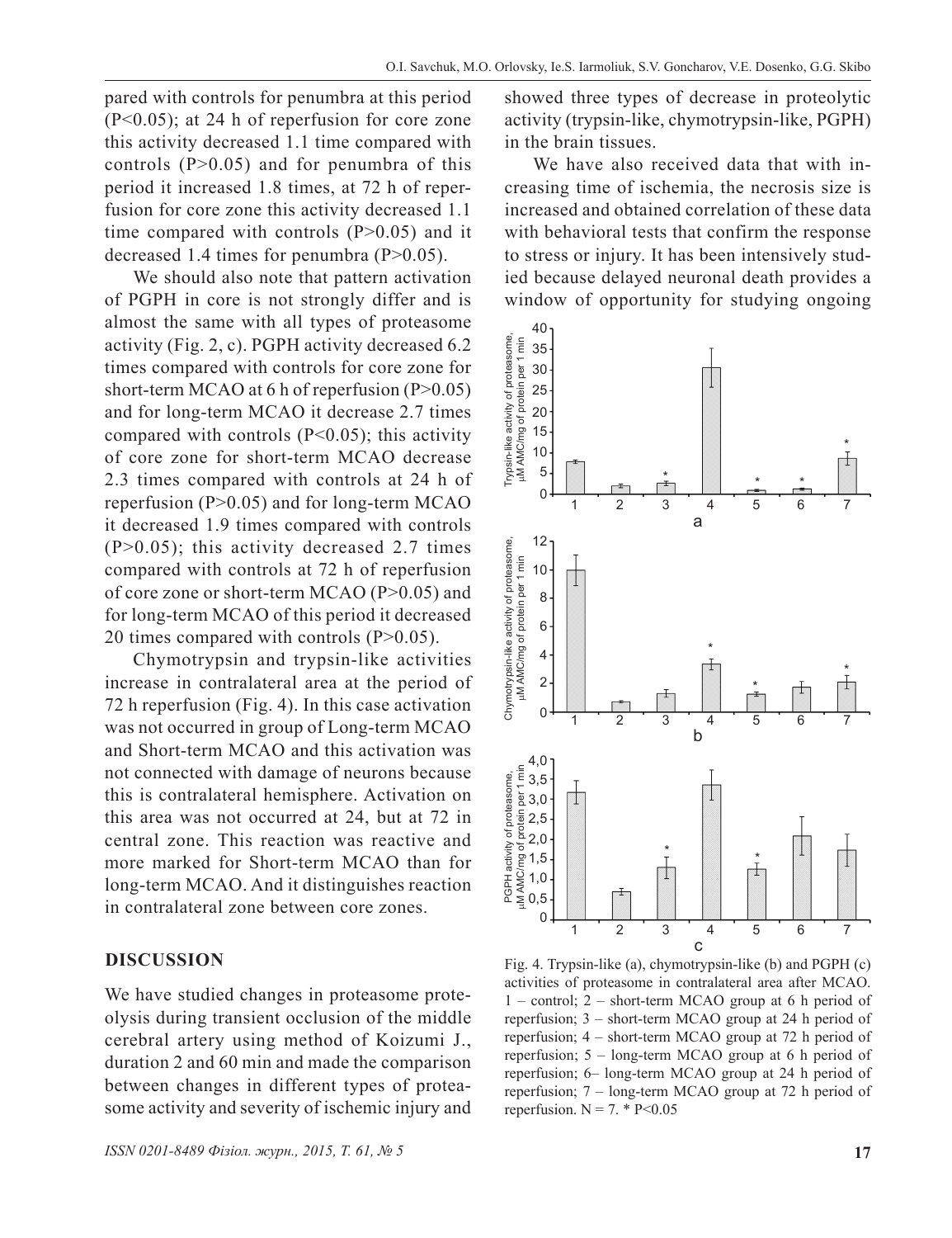molecular processes before neuronal death after brain ischemia [15].

Intracellular proteolysis of proteasome activity significantly decreased in brain tissues in modeling transient occlusion of the middle cerebral artery and may have pathogenetic significance. What is the nature - or actually pathological adaptation is a change of proteasome activity in brain tissues during ischemia will determine further stages of proteasome inhibitors.

The current study demonstrates that proteasome activity is decreased after IRI (ischemic reperfusion injury) and may therefore contribute to neuronal injury during IRI. For example, inhibition of the proteasome is sufficient to induce neuron death [16]. In addition to directly inducing neuron death, subtoxic levels of proteasome inhibition would be expected to increase neuronal viability. Proteasome activity is required for most forms of NFkB activation [17], a transcription factor which has been demonstrated to have neuroprotective properties in vitro and in vivo. Because the proteasome is responsible for the removal of damaged and oxidized proteins [18], impaired proteasome activity may contribute to oxidative stress during IRI. It is interesting to speculate that the increase in proteasome activity in the contralateral hemisphere, which did not undergo significant increases in neuron damage after IRI in the current study, may represent a neuroprotective activation of proteasome activity. Alternatively, low levels of oxidative stress have been demonstrated to stimulate proteasome activity [18] and may account for increases in proteasome activity within the contralateral hemisphere.

All three types of proteasome activities were changed in the aorta, heart tissues, and blood leucocytes in modeling of cholesterol atherosclerosis [14]. The chymotrypsin-, trypsin-like, and PGPH activities of the proteasome occur at distinctive sites within the proteasome. The proteasome degrades substrates in a processive fashion that is believed to be particuarly important for preventing the accumulation of partially degraded proteins and the partial degradation of a substrate, which may allow for its continued functioning. For example, by degrading a regulatory portion, but not the active enzymatic portion of a proteasome substrate, the activity of that substrate could continue to aberrantly function. Alternatively, proteasome inhibition could increase the half-life of proapoptotic proteins within neurons, increasing the toxicity of their activation. It is interesting to point out that pharmacologic inhibition of the proteasome is sufficient to induce caspase activation, which may be due in part to the decreased catabolism of activated caspases (data not shown). Adjusted changes of ubiquitin-proteasome system to sschemia in the postischemic hippocampus, conjugated ubiquitin (Ub) accumulates and free Ub is depleted. The accumulation of conjugated Ub may reflect hypofunction of downstream proteasome activity that normally degrades ubiquitinated proteins. Moreover, direct injection of a proteasome inhibitor into the lateral ventricles of the rat-induced DNA fragmentation in various CNS areas, suggesting that suppression of proteasome is able to induce neuronal apoptosis [19].

Therefore, it is reasonable to speculate that proteasome malfunction may in part underlie the molecular events of the ischemia-induced neuronal death. Decreased proteasome activity at the ischemic core and the surrounding tissues allows accumulation of oxidized proteins, resulting in formation of protein aggregates, ER stress, impairment of cell function, and eventually cell death. In an experimental ischemia of rat brains, a 60% elevation of Ub conjugate levels in the ischemic compared with the nonischemic animals was observed within 1 hour of recovery. The conjugate immunoreactivity remained at this level for 6 h but eventually decreased to control levels by 24, h of recovery. Increased formation of poly-Ub conjugates was accompanied with a significant increase in the transcription levels of poly-Ub genes [20].

It is likely that the loss of proteasome activity occurs in other age-related neurodegenerative disorders that exhibit increased oxidative damage, including Parkinson's disease and Huntington's disease. It will be important to determine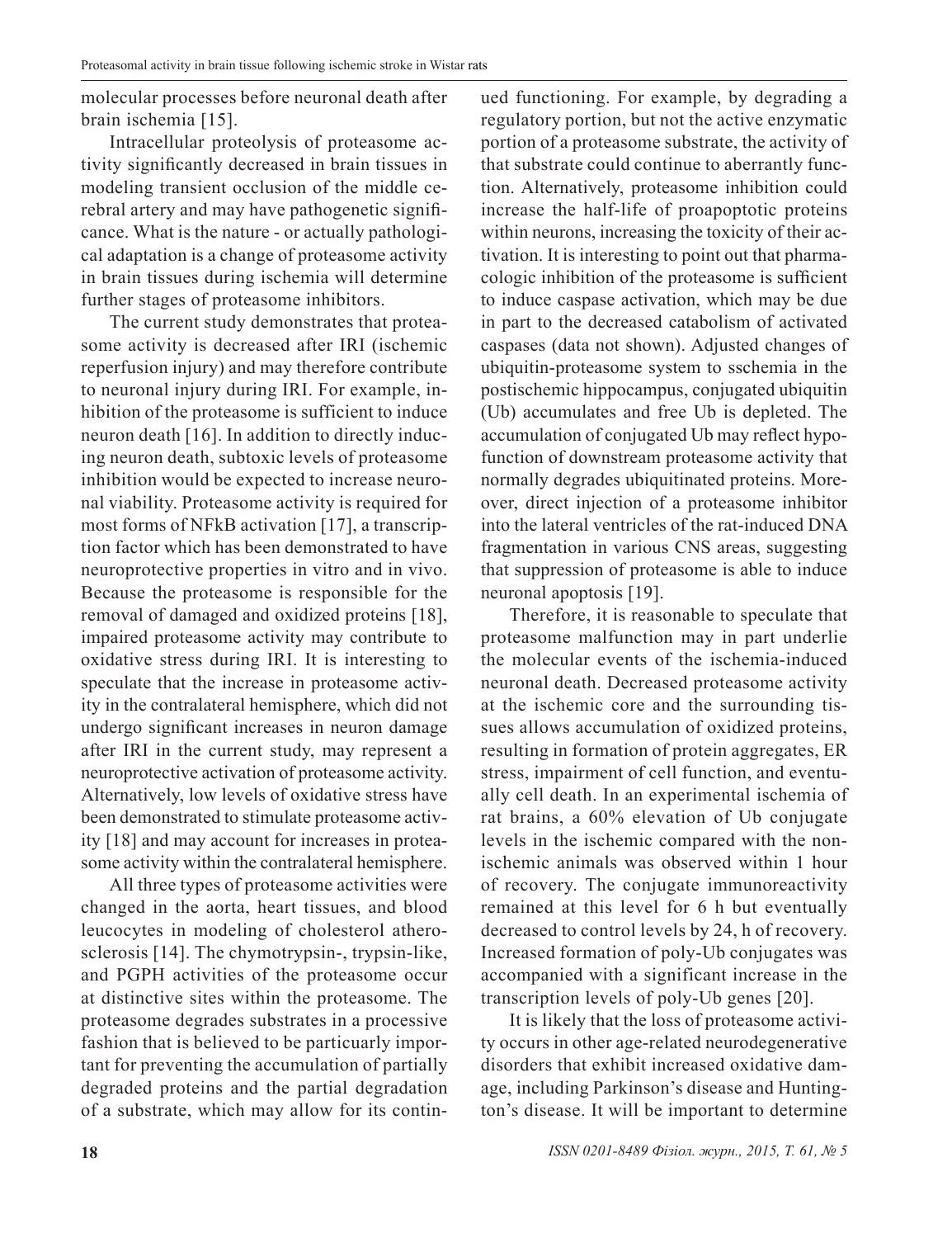which environmental and genetic stimuli in each of these disorders mediate decreased proteasome activity.

Numerous studies now clearly demonstrate that inhibition of the proteasome is sufficient to induce cell death in both neuronal and glial cells. These studies have demonstrated that proteasome inhibitors can induce several hallmarks of apoptosis, including caspase activation, cytochrome C release, elevated p53 expression, chromatin fragmentation, and DNA laddering [13, 18]. Recent studies have demonstrated that proteasome inhibition may occur in a wide array of neurodegenerative disorders, including ischemia-reperfusion injury [5], Alzheimer's disease [21], and Parkinson's disease [22]. In each of these conditions, the ability of proteasomes to generate neuorogenic substrates from peptides specific for individual proteasome activities has been demonstrated. It is important to point out that while these peptides can be extremely useful as a determinant of proteasome activity, they may not fully account for functional impairments in proteasome activity. For example, the ability to cleave a chymotrypsin-like substrate may be only slightly inhibited in a particular tissue, even though the ability of the proteasome to degrade a specific protein may be severely inhibited [23].

The ability of proteasome inhibition to induce such a wide variety of cell death events suggests that proteasome activity plays a critical role in multiple aspects of neuronal homeostasis.

#### **О.І. Савчук, М.О. Орловський, Є.С. Ярмолюк, С.В. Гончаров, В.Є. Досенко, Г.Г. Скибо**

#### **АКТИВНІСТЬ ПРОТЕАСОМИ В ТКАНИНАХ ГОЛОВНОГО МОЗКУ ЩУРІВ ЛІНІЇ ВІСТАР ПІСЛЯ ІШЕМІЧНОГО ІНСУЛЬТУ**

Моделювання ішемічного ушкодження головного мозку спричинює функціональні та структурні зміни його будови. Зокрема, були описані активні або регенеративні процеси, що відбувалися в зонах інфаркту та контралатеральній півкулі. Дослідження проведено на 63 щурах, розподілених на 3 експериментальні групи (по 21 тварині у кожній): група тварин з короткотривалою оклюзією середньої мозкової артерії (ОСМА), група з довготривалою ОСМА та тварин з удаваною операцією. Визначено зміни трьох видів протеасомної активності в тканинах головного мозку при моделюванні ішемічного пошкодження за допомогою транзиторної оклюзії середньої мозкової артерії за методикою Koizumi J., та співав., що тривала 2 і 60 хв та проведено порівняння між змінами різних видів протеасомної активності і ступенем ушкодження головного мозку щурів. Було виявлено зниження трьох видів (трипсино-, хімотрипсиноподібної та пептидилглутамілпептидгідролазної) протеолітичної активності в тканини головного мозку. Хімотрипсиноподібна активність ішемічної ділянки мозку при короткостроковій ОСМА знизилася в 4,1 раза (Р>0,05), при довгостроковій в 5,8 раза порівняно з контролем (Р<0,05). Трипсиноподібна активність ішемічної зони мозку при короткостроковій ОСМА знизилася в 7,1 раза (Р>0,05), при довгостроковій в 12,5 раза порівняно з контролем (Р<0,05). Пептидилглутамілпептидгідролазна активність ішемічної ділянки при короткостроковій ОСМА зменшилася в 8 разів (Р>0,05), при довгостроковій в 2,8 раза в порівнянні з контролем (Р <0,05). Подібна динаміка спостерігалася також в зоні напівтіні й ішемічній ділянках мозку при 60 хв реперфузії. в довгостроковій перспективі не відмічається істотної різниці між ішемічною ділянкою та контралатеральною зоною. Отримані результати свідчать про те, що активність протеасоми може відігравати важливу роль у контралатеральній кортикальній пластичності після моделювання **ОСМА**.

Ключові слова: ішемічний інсульт; фокальна ішемія; протеасома.

#### **Е.И. Савчук, М.А. Орловский, Е.С. Ярмолюк, С.В. Гончаров, В.Е. Досенко, Г.Г. Скибо**

### **АКТИВНОСТЬ ПРОТЕАСОМЫ В ТКАНИ ГО-ЛОВНОГО МОЗГА КРЫС ЛИНИИ ВИСТАР ПОСЛЕ ИШЕМИЧЕСКОГО ИНСУЛЬТА**

Моделирование ишемического повреждения головного мозга вызывает функциональные и структурные изменения его строения. В частности, были описаны активные или регенеративные процессы, происходившие в зонах инфаркта и контралатеральном полушарии. Исследование проведено на 63 крысах, распределенных на 3 экспериментальные группы (по 21 животных в каждой): группа животных с кратковременной окклюзии средней мозговой артерии (ОСМА), группа животных с долговременной ОСМА и животные с ложной операцией. Определены изменения трех видов протеасомной активности в тканях головного мозга при моделировании ишемического повреждения мозга путем транзиторной окклюзии средней мозговой артерии по методике Koizumi J., и соавт.), которое длилось 2 и 60 мин и проведено сравнение между изменениями различных видов протеасомной активности и степенью повреждения головного мозга крыс. Было выявлено снижение трех видов (трипсино-, химотрипсиноподобной и пеп